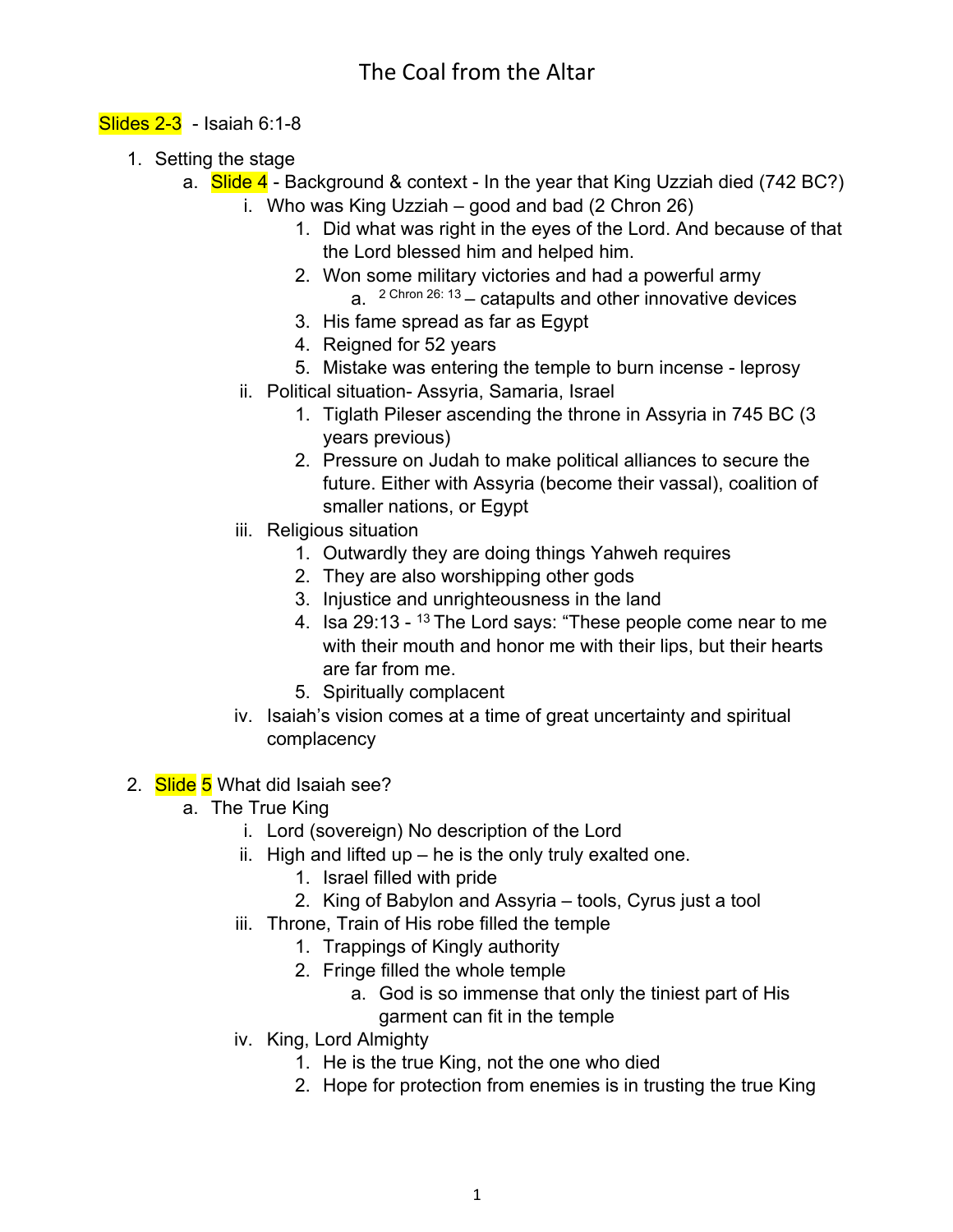# The Coal from the Altar

- b. Slide 6 Seraphim
	- i. Throne guardians (Egyptian), flying serpents, Burning ones 1. Further support for the "King" picture
	- ii. Rank The Bible implies that there is some kind of rank among spiritual beings, but doesn't anywhere lay out a comprehensive ranking system. People that have tried to rank spiritual beings generally rank the Seraphim at the top.
		- 1. Six wings
	- iii. Covering themselves because of the glory/holiness
- 3. Slide 7 What did Isaiah hear?
	- a. Holy, Holy, Holy
		- i. Superlative (3 repetitions)
			- 1. One of the ways to show emphasis in Hebrew.
				- a. Eze 45:3-4 (Holy, Holy, Holy)
				- b. Eze 21:32 Ruin, ruin, ruin
				- c. in the Hebrew Bible a quality is 'raised to the power of three', as if to say that the divine holiness is so far beyond anything the human mind can grasp that a 'super-superlative' has to be invented to express it and, furthermore, that this transcendent holiness is the total truth about God. Motyer, J. A. (1999). Isaiah: an introduction and commentary (Vol. 20, p. 81). InterVarsity Press.
				- 2. Only character quality of God done this way.
		- ii. Also, book of Revelation
		- iii. The Holy One of Israel
			- 1. 25 times in Isaiah, 7 times in the rest of the OT.
	- b. Slide 8 What is holiness?
		- i. 1a Separateness belonging to the divine realm
			- 1. In other religions this included shrine prostitutes.(Gen 38:21-22) Not an issue of morality or ethics
				- a. Israel is a Holy people regardless of behavior.
				- b. The Church Royal priesthood, Holy nation (1 Pet. 2:9)
		- ii. 1b Otherness, uniqueness, one of a kind, in a class all His own
			- 1. 2 categories of being God and not God, created and uncreated
			- 2. God is unique from the greatest spiritual beings (Seraphim had to cover themselves and they are the ones declaring His glory)
			- 3. Other gods are just firewood Isa 44:15,17
			- 4. Other kings are just tools Isa 10:12-19
			- 5. The only other being that is "high and exalted" is the suffering servant… Isa 52:13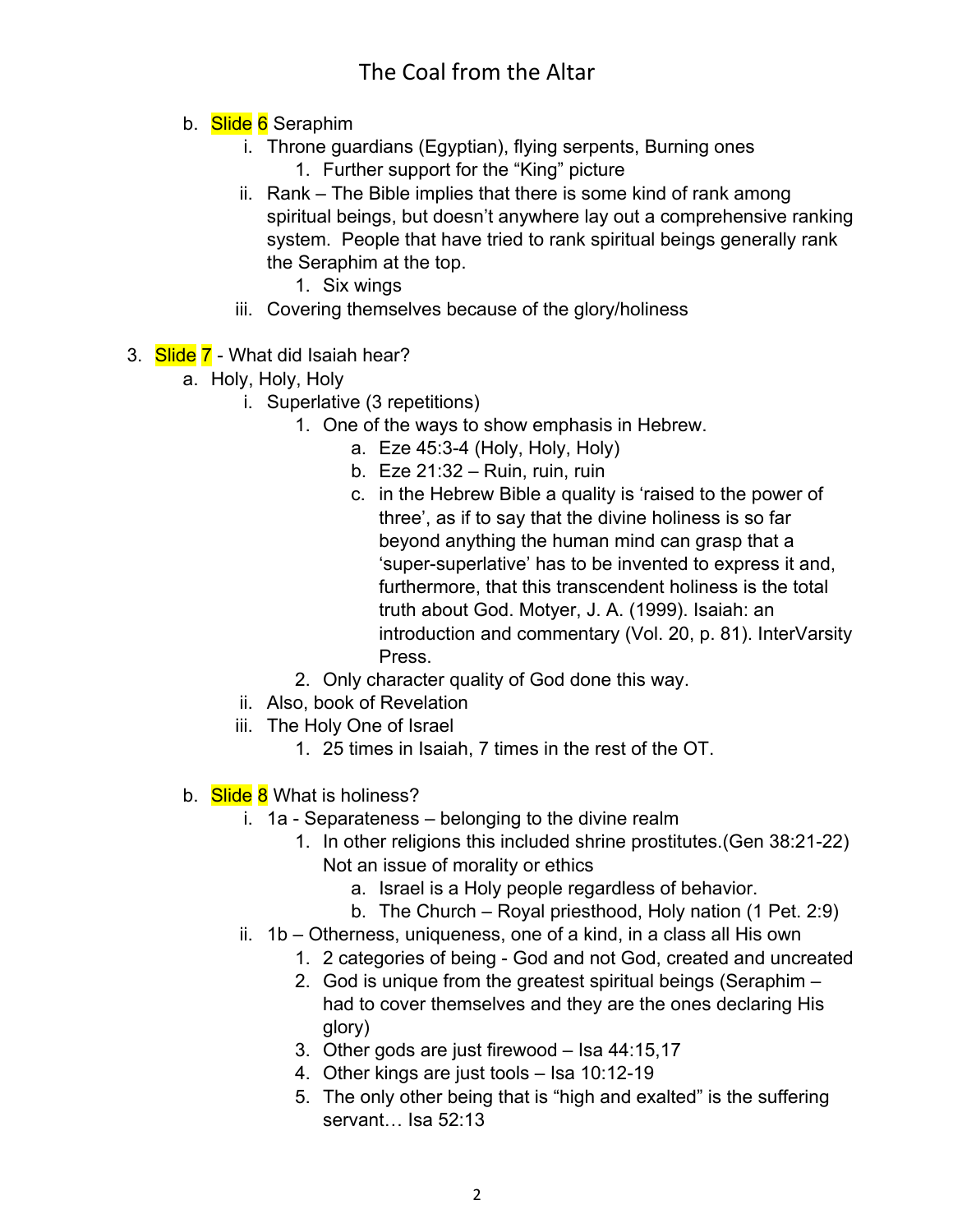### The Coal from the Altar

- iii. 2 Moral and ethical purity and excellence
	- 1. Isa 5:16 But the LORD of hosts is exalted in justice, and the Holy God shows himself holy in righteousness.
- iv. Holiness includes beingness (nature) as well as morality
	- 1. One picture of God that relates to holiness is that He is a consuming fire in His essence
		- a. Burning bush, fire and cloud at Mt. Sinai, Fire from the Holy of Holies in Leviticus, Isa. 33:14 – Burning fire, Jesus has eyes like blazing fire, feet like bronze glowing in a furnace and a face that shines like the sun in all its brilliance
		- b. Heb. 12:28-29 let us offer to God acceptable worship, with reverence and awe, for our God is a consuming fire.
	- 2. Volcano story
		- a. The volcano has done nothing wrong by being who it is.
	- 3. We have a human nature, God has a God nature. He will not change.
		- a. Humans have lungs, eyes, brains, etc.
		- b. Don't choose to grow an extra eye
	- 4. How can we dwell with burning fire (Isa 33:14)?
		- a. That's what Isaiah wondered…
- 4. Slide 9 What did Isaiah say?
	- a. Woe is me… I am ruined. For I am a man of unclean lips and I live among a people of unclean lips and my eyes have seen the King, YAHWEH Almighty
		- i. Woe See chapter 5 and the woes he pronounced
		- ii. Unclean lips Why lips?
			- 1. Prophetic calling personally, prophetic calling corporately
			- 2. Worship
			- 3. Verses that describe their uncleanness in terms of their mouths.
				- a. "honor me with their lips but their hearts are far from me" Isa. 29:13
				- b. For your hands are defiled with blood and your fingers with iniquity; your lips have spoken lies; your tongue mutters wickedness. Isa 59:3
	- b. I have seen the true king, YAHWEH of Hosts
		- i. Remembering that Uzziah was judged in the temple for being there inappropriately
	- c. Isaiah humbled himself and acknowledged his sin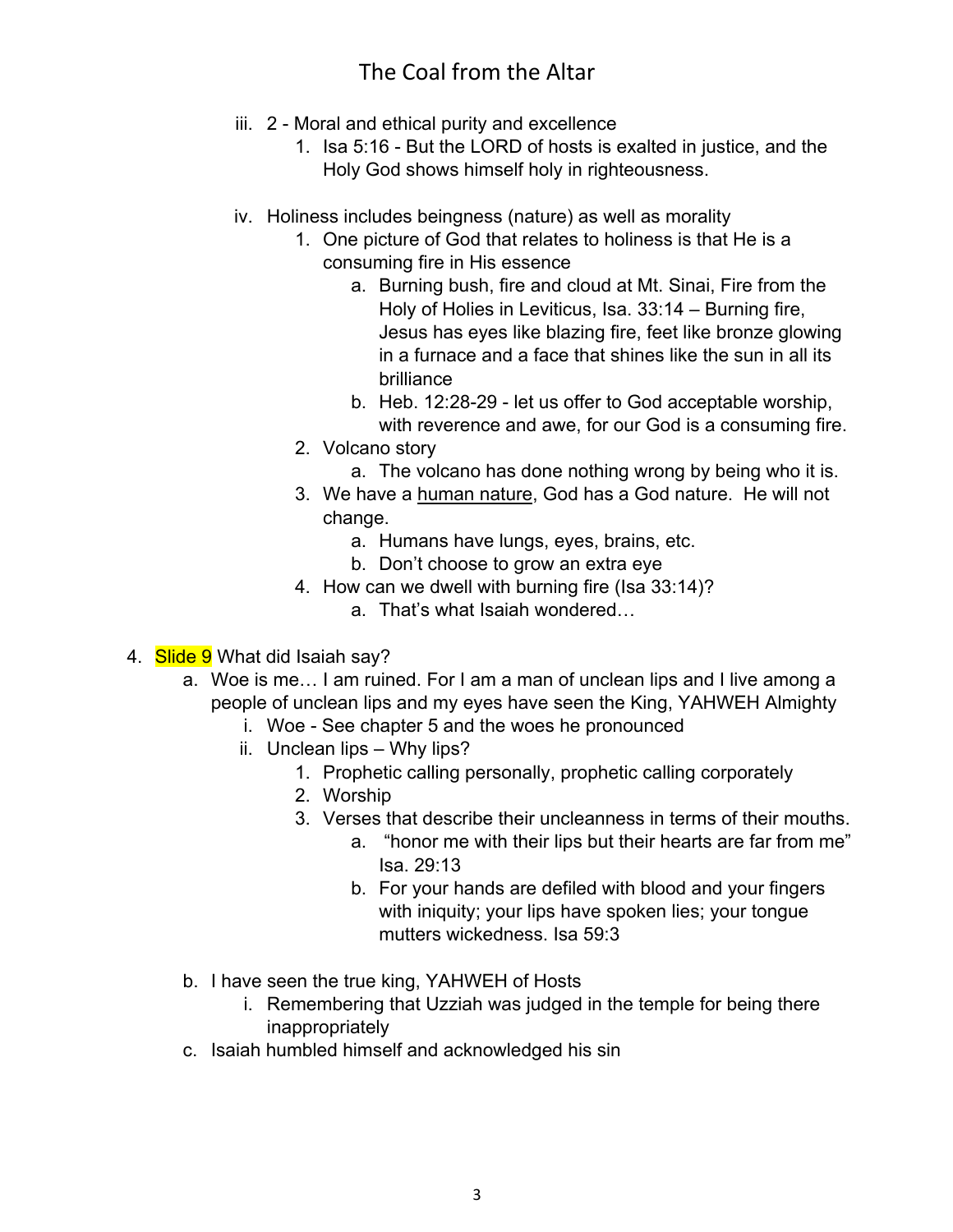- 5. What did Isaiah experience
	- a. **Slide 10** The coal from the altar
		- i. Which altar?
			- 1. The incense altar is closer to the Holy of Holies, but
			- 2. Atonement, sin, guilt these are all ideas in Leviticus related to the altar of burnt offerings.
			- 3. The incense altar probably got its coals from the main altar (Lev 16)
			- 4. Reversal of what happened to Uzziah He was inappropriately at the incense altar and lost his calling, Isaiah is touched by a coal from this altar and is prepared for his calling.
			- 5. The key was the coal
		- ii. Touched his lips
	- b. The pardon
		- i. Not a pat on the back or a speech about self-image
		- ii. Acknowledgement "your guilt, your sin"
		- iii. Atonement and removal of guilt and sin
	- c. Isaiah was powerless to do anything about his problem. But God was not powerless.
	- d. Then he could speak…
		- i. His clean lips allowed Him to speak with God as well as carry out his ministry
	- e. Revelation of God's holiness, leads to a revelation of our own need, leads to humility and repentance, leads to forgiveness, cleansing, reconciliation and commissioning
		- i. Isaiah saw and perceived, heard and understood and responded with a humble heart. The people will see but not perceive, hear but not understand and have hard hearts.
	- f. Slide 11 How can we dwell with burning fire?
		- i. Isa. 33:14 The sinners in Zion are terrified; trembling grips the godless: "Who of us can dwell with the consuming fire? Who of us can dwell with everlasting burning?" 15 Those who walk righteously and speak what is right, who reject gain from extortion and keep their hands from accepting bribes, who stop their ears against plots of murder and shut their eyes against contemplating evil— 16 they are the ones who will dwell on the heights, whose refuge will be the mountain fortress. Their bread will be supplied, and water will not fail them. 17 Your eyes will see the king in his beauty and view a land that stretches afar.
		- ii. We have to change. We have to be re-made into a substance that is not consumed by fire. Precious stones and precious metal or fire itself.
			- 1. We have to be made righteous. For that, we must have an encounter with the coal….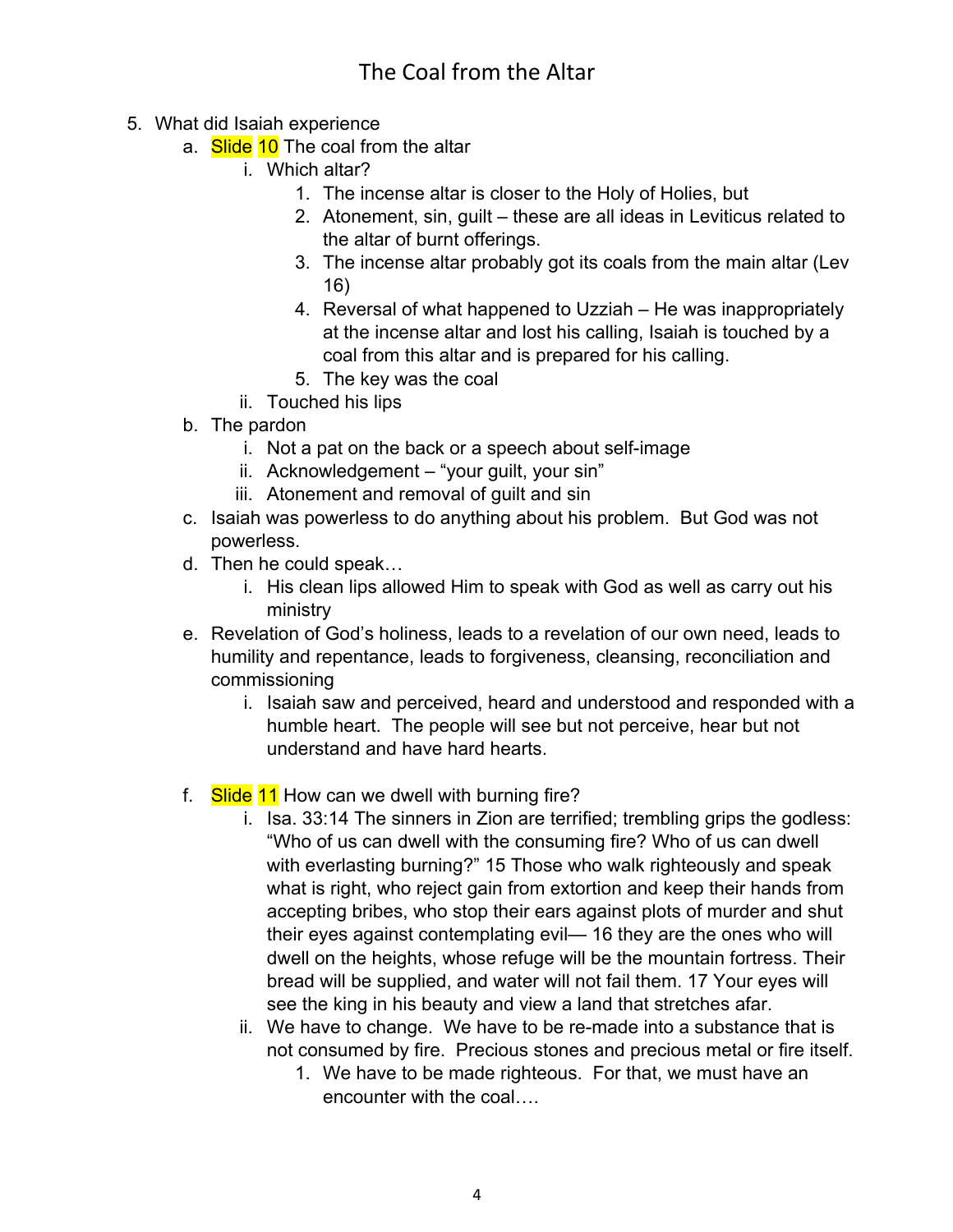### 6. Conclusion

- a. We need a revelation of God, not just His love but also His holiness
- b. We need a revelation of our own sinfulness and also the sinfulness of our society.
	- i. It is easy to get complacent and to assume that if everything seems fine, then God must be OK with it.
		- 1. We are Christian enough… God doesn't appear to judge in "that way" any more…
- c. We need the solution and the salvation that only God can provide. We cannot save ourselves. Our only solution is the atonement that God provides, the encounter with the coal…
	- i. Other gods cannot save us, alliances with powerful humans, nations, corporations cannot save us. Science cannot save us.
	- ii. Our only salvation is the coal from the altar
- d. The coal from the altar -- Isa. 52:13-53:12

**Slide 12** The Suffering and Glory of the Servant

13 See, my servant will act wisely; he will be raised and lifted up and highly exalted.

14 Just as there were many who were appalled at him— his appearance was so disfigured beyond that of any human being and his form marred beyond human likeness— 15 so he will sprinkle many nations, and kings will shut their mouths because of him. For what they were not told, they will see, and what they have not heard, they will understand.

53 Who has believed our message and to whom has the arm of the LORD been revealed? 2 He grew up before him like a tender shoot, and like a root out of dry ground. He had no beauty or majesty to attract us to him, nothing in his appearance that we should desire him. 3 He was despised and rejected by mankind, a man of suffering, and familiar with pain. Like one from whom people hide their faces he was despised, and we held him in low esteem.

4 Surely he took up our pain and bore our suffering, yet we considered him punished by God, stricken by him, and afflicted. 5 But he was pierced for our transgressions, he was crushed for our iniquities; the punishment that brought us peace was on him, and by his wounds we are healed. 6 We all, like sheep, have gone astray, each of us has turned to our own way; and the LORD has laid on him the iniquity of us all. 7 He was oppressed and afflicted, yet he did not open his mouth; he was led like a lamb to the slaughter, and as a sheep before its shearers is silent, so he did not open his mouth. 8 By oppression and judgment he was taken away. Yet who of his generation protested? For he was cut off from the land of the living; for the transgression of my people he was punished. 9 He was assigned a grave with the wicked, and with the rich in his death, though he had done no violence, nor was any deceit in his mouth.

10 Yet it was the LORD's will to crush him and cause him to suffer, and though the LORD makes his life an offering for sin (Guilt offering), he will see his offspring and prolong his days, and the will of the LORD will prosper in his hand.